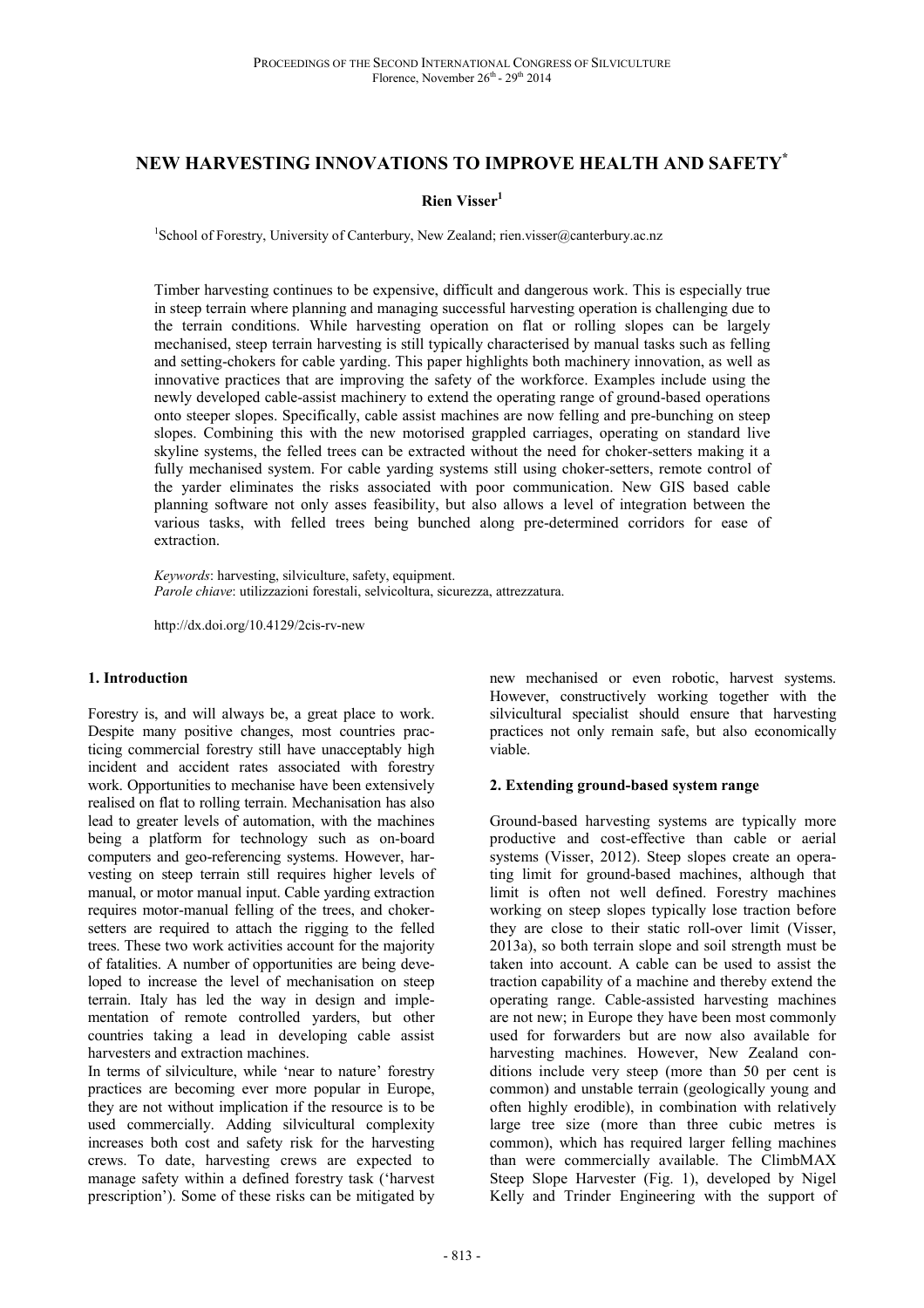FFR, is an example of a machine that meets these requirements.

This is a 43 tonne purpose-built machine which integrates the winch system into the chassis. With development work that included research and testing, it is now fully commercialised with units sold in both New Zealand and Canada.

It complements other cable-assisted systems that are being developed based around purpose-built selflevelling steep terrain harvesters that are tethered to an uphill anchor machine (typically a bulldozer) that both houses and powers the cable winch (Fig. 2). With the largest risk of serious harm injury associated with motor-manual felling on steep terrain, a number of New Zealand forestry companies are actively encouraging their logging contractors to adopt these mechanised felling/bunching/shovelling systems that can work on very steep slopes.

A comprehensive research project looking at a range of forestry machines working on 'typical' terrain established that most exceeded the safety guidelines of 30 per cent slope for rubber tyred and 40 per cent for tracked machines (Berkett and Visser, 2012). Machine operators typically do not measure actual machine slope, or predict the slopes they might be exposed to when they harvest a block. Interpine Forestry has developed an on-board navigation application, HarvestNav, that provides the operator of any steep slope harvesting machine with information on harvest area terrain.

# **3. Mechanisation of cable yarder extraction**

Most cable yarding rigging configurations in New Zealand still require the use of choker-setters to attach chokers to the felled trees for extraction (Harrill and Visser, 2012). Next to tree fallers, choker-setters have the second highest risk of serious harm injury. The use of grapples on cable yarding systems eliminates the need for choker-setters to work on the steep slopes.

The use of a mechanical grapple, typically coupled with a swing yarder, has been around for a long time. The design of a 'grapple restraint' to help control the movement of the grapple and improve its productivity shows that existing systems can always be improved upon (Evanson and Brown, 2012). However, the mechanical grapple system is typically limited to terrain with good deflection, short extraction distances and good piece size.

Swing yarders are versatile, powerful and fast, but they are also expensive to purchase and operate. Two-thirds of New Zealand yarders are tower yarders (Visser, 2013b), which are not well configured for running skyline/mechanical grapple carriages. With improved control features, a powered grapple carriage can operate successfully on the existing tower yarders. Two types of powered grapple carriages alternatives are now working in New Zealand as shown in Figure 3. The Falcon Forestry Claw is a two-tonne carriage housing an internal engine that powers the grapple.

A comprehensive study, including scenarios of extracting motorised manually-felled stems and machine-felled stems (pre-bunched), showed that signifycant impro-

vement in productivity can be achieved when working with an excavator/shovel in the cut-over that 'feeds' the stems directly into the grapple (McFadzean and Visser, 2013). The second carriage is the Alpine which was developed in South Africa, but modified for New Zealand conditions. It is hydraulically-powered so relies on accumulated hydraulic pressure to operate the grapple. The advantage of a hydraulically grapple is reduced carriage weight, with the disadvantage of needing to accumulate hydraulic pressure before the grapple can be actuated. One disadvantage of the grapple carriage extraction system is that due to visibility limitations the operator can have difficulty in picking up stems. Traditionally this limitation is overcome by using a 'spotter'. This is a worker who places themselves along the harvest corridor where they are able to see the grapple and the stems to be extracted, and provides feedback to the yarder operator on carriage control commands through a walkie-talkie. Although using a spotter is effective, it does not meet the objective of fully mechanising the system. An idea has been developed to use camera technology to provide the yarder operator with good visual information to assist in the grappling phase.

# **4. Cable planning and performance monitoring**

Most forestry companies actively use GIS, not just as mapping software but extensively as an information management system. It therefore makes sense to create harvest plans in this environment, especially for cable logging operations where terrain information is critical to successful layout of landing locations, setting boundaries and cable corridors.

The Cable Harvest Planning System (CHPS) has been developed to work in the ArcGIS environment - see www.cableharvesting.com - and integrates the fundamental calculations that determine payload with the capability of various machines and rigging configurations. It allows the harvest planner to select their preferred system, and then by identifying landing locations automates the calculation on physical feasibility with regard to both corridor distance and payload limits as shown in Figure 4.

Considerable work has been completed to improve our understanding of skyline tension/deflection/payload relationships. These mathematical relationships are often accurate for standing skyline with fully suspended loads, but they are invariably quite inaccurate for the live-skyline partial suspension scenarios that are most common for large-scale cable yarder operations. Rigging configurations such as North Bend are not included in most analyses packages, and little is known about the new generation of motorised carriages and their effect on skyline tension.

Extensive tension monitoring of various rigging configurations have highlighted the importance of not relying on just mid-span deflection/tension/payload, which is typically the design calculation for most software programmes.

Operational tension monitoring can be used for both immediate operator feedback with regard to both safety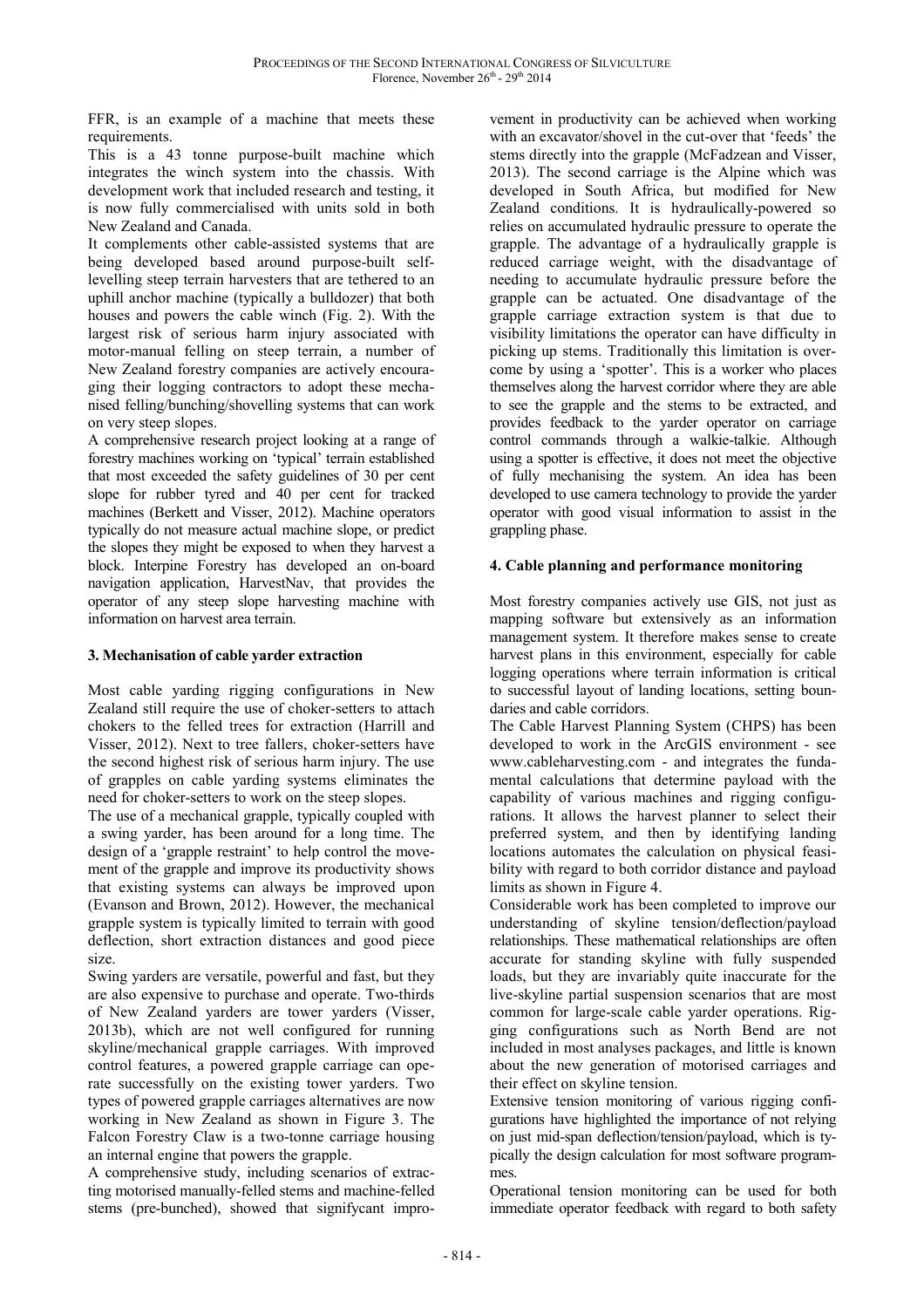and payload optimising and improving our understanding of the effect of different configurations on actual skyline tension. The one aspect not fully explored is to feed this information back into our cable planning software algorithms to more accurately predict cable tensions, and therefore allow for more advanced payload planning.

Automated control systems have long been a feature of the new yarders produced in Europe, but this new technology is now also being developed and retrofitted into the existing larger yarders. Active Equipment of Rotorua has released the ACDAT system that integrates tension monitoring, GPS tracking of the carriage, production monitoring and remote control camera all onto a touch-screen that is designed to be retrofitted into the yarder cab - see www.activeequipment.co.nz. Another example is the Brightwater PLC Air Control system which, in addition to tension monitoring, provides the opportunity to optimise the yarder/winch system performance by selecting the type of rigging system that is used (grapple, carriage or scab) - see www.brightwater.co.nz. This makes it easier to change between configurations.

# **5. Future opportunities**

.

There has been a very positive synergy between the applied forest operations research work carried out in New Zealand and the implementation of innovations through both equipment development and application by

industry. The focus on mechanisation and modernisation of steep terrain harvesting systems is showing potential for significantly improving both productivity and safety.

The new developments presented in this paper each provide an opportunity for improvement, but there remains a greater potential when integrating these individual components into an effective combined 'advanced steep terrain harvesting system'.

Using the GIS-based cable harvest planning software to identify both cable corridors and payload potential, this geo-referenced information could be uploaded into a cable-assisted felling machine application which shows exactly where and how to bunch the felled timber for most effective mechanised extraction using the grapple carriage systems.

The on-board yarder monitoring system can then ensure that the productive potential is achieved safely. This data, which includes payload and tensions, can then be analysed and used for future updates of the harvest planning approach.

### **\*Note**

This paper is based on: "Mechanising steep terrain harvesting operations", authored by Rien Visser, Hunter Harrill and Keith Raymond, published in the NZ Journal of Forestry, November 2014, Vol. 59, No. 3.



Figure 1. ClimbMAX felling machine with winch integrated into chassis.



Figure 2. Purpose-built self-levelling harvester (right) being cable-assisted by the winch mounted on the dozer (left).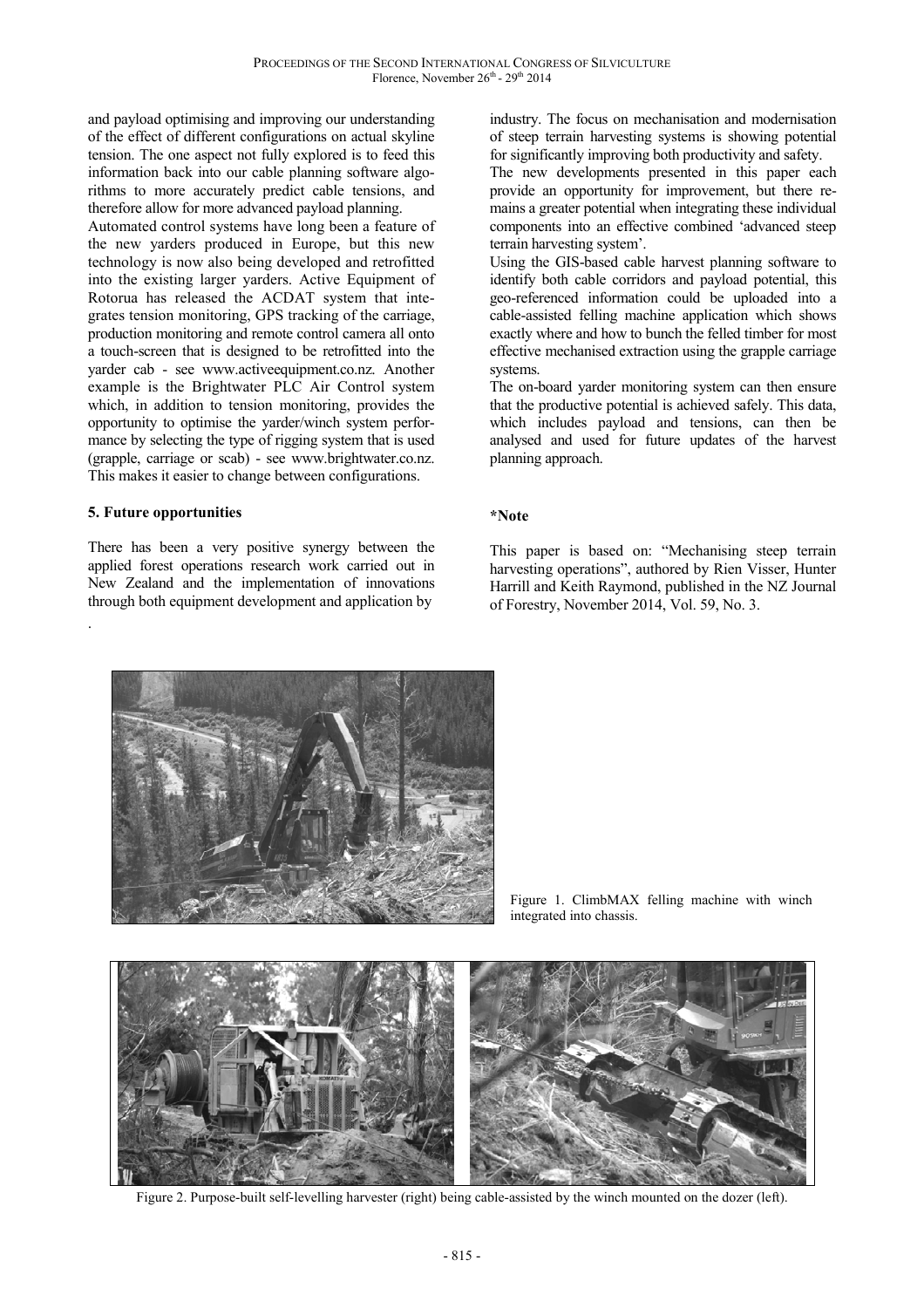

Figure 3. Motorised grapple carriages – Falcon Forestry Claw with internal motor (left) and hydraulically powered Alpine (right).



Figure 4. Example of the CHPS map interface which allows the harvest planner to identify landing locations and corridors. Corridor colours are used to denote payload limit ranges.

#### **RIASSUNTO**

## **Innovazione delle utilizzazioni forestali per migliorare salute e sicurezza**

La raccolta del legno continua ad essere un lavoro costoso, difficile e pericoloso. Questo è particolarmente vero sui terreni ripidi dove la pianificazione e la gestione delle operazioni di raccolta sono difficili a causa proprio delle condizioni del terreno. Le attività di utilizzazione forestale possono essere in buona parte meccanizzate in aree pianeggianti o su terreni poco pendenti. Al contrario, le stesse attività su terreni ripidi sono ancora tipicamente caratterizzate in gran parte da attività manuali, come l'abbattimento e l'aggancio dei tronchi nell'esbosco con gru a cavo.

Questo lavoro evidenzia le innovazioni tecnologiche, nonché le pratiche innovative che stanno migliorando la sicurezza dei lavoratori. Gli esempi riportati includono

l'uso delle macchine assistite da cavi recentemente sviluppate nel settore delle utilizzazioni per estendere il raggio di azione delle macchine sui pendii più ripidi. In particolare, le machine assistite da cavi permettono oggi di operare nell'abbattimento e concentramento del materiale legnoso anche su pendii ripidi. Combinando tali machine con i nuovi carrelli motorizzati a pinza, utilizzati su particolari impianti di gru a cavo (standard live skyline systems), gli alberi o i tronchi abbattuti possono essere esboscati senza la necessità di aggancio degli stessi da personale a terra, rendendo completamente meccanizzato il lavoro di utilizzazione su terreni pendenti. Per le gru a cavo che ancora utilizzano il Sistema di aggancio dei carichi tradizionale, con personale a terra, l'impiego di sistemi di controllo remoto della stazione motrice permette di eliminare i rischi associati alle difficoltà di comunicazione tra i diversi operatori. I nuovi sistemi di pianificazione delle linee di gru a cavo, sviluppati in ambiente GIS non solo permettono di valutare la fattibilità